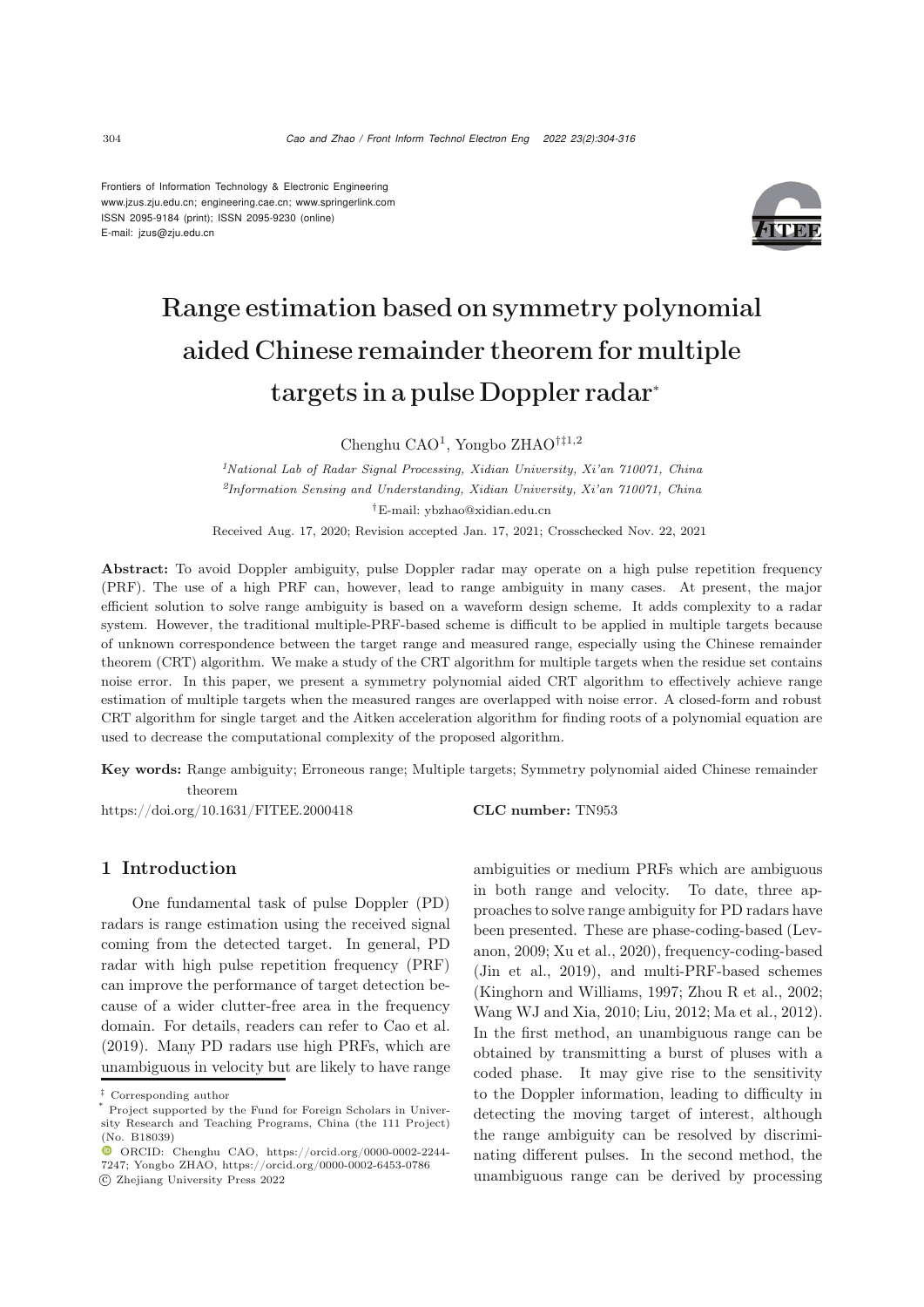the phase information related to different frequencies in each pulse. However, frequency agility may lead to attenuation in correlation of each signal. The previous two methods adopt a waveform design to disambiguate range but also add complexity to the radar system [\(Wang WQ](#page-10-2), [2013](#page-10-2); [Wang CH et al.](#page-9-7), [2017](#page-9-7); [Zhao et al., 2019](#page-10-3)). A common approach to find the unfolded range is to obtain multiple measured ranges via transmitting multiple pulses with different PRFs such as remainder look-up table [\(Lei et al.](#page-9-8), [1999](#page-9-8)), one-dimensional clustering, and the Chinese remainder theorem (CRT) [\(Wang WJ and Xia](#page-9-4), [2010;](#page-9-4) [Silva and Fraidenraich, 2018](#page-9-9)). In the remainder lookup table algorithm, the unambiguous range can be uniquely determined based on the differences of the measured ranges in the multiple PRFs. The remainder look-up table algorithm is a fine compromise between good error-toleration ability and feasible computation. However, it relies on the establishment of the remainder look-up table and is less professional from a mathematical standpoint. That is to say, it is difficult for the remainder look-up table algorithm to provide a complete theoretical solution to solving range ambiguity. The one-dimensional clustering algorithm makes use of all possible unfolded ranges ordered in ascending direction and evaluates the average square error. It has been shown that the onedimensional clustering algorithm suffers from larger computational burden than the CRT algorithm, although it is perfectly feasible in real time. In fact, a simple and straightforward solution of range ambiguity is the CRT based algorithm.

It is well known that CRT has received considerable attention because it develops the relationship between an integer and the corresponding remainder modulus or several moduli. Hence, CRT has been applied to many fields such as signal processing, coding theory, and radar systems. At present, in [Wang WJ and Xia](#page-9-4) [\(2010\)](#page-9-4), the range estimation for a single target has been developed using robust and closed-form CRT, where there were errors in the measured ranges due to the restriction on measurement precision. To the best of our knowledge, except for a [few](#page-9-1) [studies](#page-9-1) [\(Kinghorn and Williams](#page-9-3)[,](#page-9-1) [1997](#page-9-3)[;](#page-9-1) Levanon, [2009](#page-9-1)), there are few available results on the issue of robustly reconstructing ranges of multiple targets with erroneous remainders using the CRT algorit[hm.](#page-10-4) [As](#page-10-4) [mentioned](#page-10-4) [in](#page-10-4) [Li et al.](#page-9-10) [\(2016](#page-9-10)[\),](#page-10-4) Xiao L et al.  $(2017)$  $(2017)$ , and [Xiao HS and Xiao](#page-10-5)  $(2019)$ , the

range estimation for multiple targets is challenging because the determination process of target ranges becomes complicated. On one hand, the difficulty is that the correspondence between multiple targets and range remainders is unknown; i.e., each range residue set is not ordered (Xiao L and Xia, 2014, 2018a; Xiao L et al., 2017; Li et al., 2019). This problem has been studied in [Li et al.](#page-9-10) [\(2016\)](#page-9-10), where all the remainders were assumed to be error-free. Specifically, a closed-form and simple determination algorithm for two targets was proposed in [Li et al.](#page-9-10) [\(2016](#page-9-10)) with a smaller dynamic range. Subsequently, a generalized CRT was presented in Wang W et al. (2015) and Wang WJ et al. (2015) to determine the largest dynamic range for any two targets. A sharpened dynamic range of generalized CRT for multiple targets was presented to further improve the performance [\(Liao and Xia](#page-9-11), [2007](#page-9-11); [Xiao L and Xia, 2015;](#page-10-6) [Wang CH et al.](#page-9-7), [2017](#page-9-7)). The aforementioned algorithms were performed on the assumption that the remainders are at least partly error-free. On the other hand, it inevitably happens that the measured range always has error due to the presence of noise in th[e](#page-10-9) [PD](#page-10-9) [radar](#page-10-9) [system](#page-10-9) [\(Xia](#page-10-7)[,](#page-10-9) [1999](#page-10-7)[,](#page-10-9) [2000](#page-10-8)[;](#page-10-9) Wang WJ et al., [2015\)](#page-10-9). The popular and efficient approach to overcome the sensitivity to error in the reconstructio[n](#page-10-10) [process](#page-10-10) [is](#page-10-10) [to](#page-10-10) [resort](#page-10-10) [to](#page-10-10) [redundancy](#page-10-10) [\(](#page-10-10)Xiao HS and Xia, [2017](#page-10-10); [Xiao L et al.](#page-10-4), [2017](#page-10-4)). One is to have redundancy in the number of remainders; i.e., most of remainders need to be error-free. For this case, the unambiguous range can be reconstructed within the range of error correction ability. Another has redundancy in each modulus, where all the moduli always have a greatest common divisor (GCD) greater than one and all the quotients of all the moduli divided by the GCD are coprime integers [\(Li et al., 2018\)](#page-9-12). In this case, the unambiguous range can be uniquely and correctly determined, where all the remainders may have [errors](#page-10-11) [but](#page-10-11) [be](#page-10-11) [within](#page-10-11) [the](#page-10-11) [error](#page-10-11) [bound](#page-10-11) [\(](#page-10-11)Xiao L and Xia, [2014,](#page-10-11) [2015](#page-10-6), [2018b](#page-10-12)).

In this paper, we go further into the robust CRT algorithm to estimate the ranges for multiple targets in a PD radar. We are interested only in the redundancy method in each remainder because any range remainder in practical applications may be corrupted by measurement noise [\(Xiao L et al., 2014,](#page-10-13) [2015\)](#page-10-14). The main contributions are listed as follows:

On one hand, we present a symmetry polynomial aided robust CRT algorithm to realize range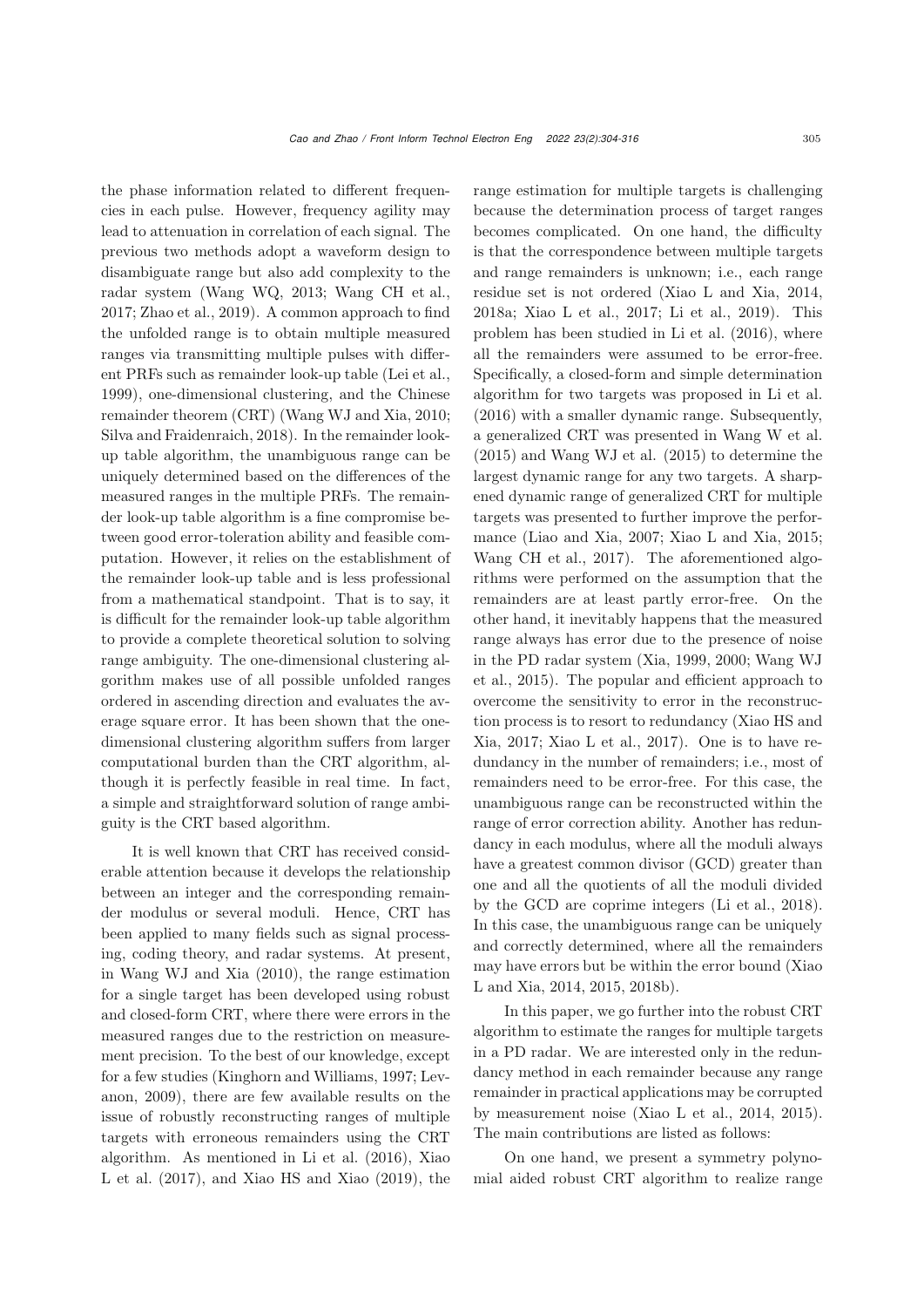estimation of multiple targets, where the symmetry polynomial is used to recover the folding numbers. The simulation results verify that the proposed algorithm is effective to estimate ranges where there exists range ambiguity in the PD radar. On the other hand, the closed-form and robust CRT algorithm for a single target and the Aitken acceleration algorithm for finding roots of a polynomial equation are used to decrease the computational complexity of the proposed algorithm. Similar to traditional CRT algorithms, the proposed algorithm performance including the tolerable-error range and maximum decodable range depends on the selected values of the multiple PRFs.

#### 2 Problem statement

As mentioned previously, one of the main problems for PD radars with high PRF is the range ambiguity when the return echoes from several targets related to different transmitted pulses are captured in the same interval. It will lead to overlaid pulses because of the difficulty in recognizing correspondence between transmitted pulse and received pulse. As shown in Fig. [1,](#page-2-0) echo 1 is the radar return echo from a target with range  $r_1$  due to transmitted pulse 1. Echo 3 could be interpreted as the return echo from the same target due to transmitted pulse 3. A pulse compression technique allows us to obtain range estimation by searching the peak. However, it may be the return echo from a target with range  $r_2$  due to transmitted pulse 1. Consequently, range ambiguity is associated with transmitted pulse 3; i.e., the return echo from a target is always associated with the transmitted pulse at the latest time. In fact, due to the periodicity of the transmitting pulse, the measured range  $\hat{r}$  and the unambiguous range R follow



<span id="page-2-0"></span>Fig. 1 Illustration of range ambiguity

The reflected signal (echoes 2 and 3) corresponding to the first pulse (pulse 1) is received when the radar has already transmitted other pulses (pulses 2 and 3)

the mathematical expression as

$$
\hat{r} = R \text{ mod } R^{\text{max}},\tag{1}
$$

where  $R^{\text{max}} = c/(2PRF)$  denotes the maximum unambiguous range related to PRF, here  $c$  represents the electromagnetic wave velocity. The key idea of the CRT algorithm is to use multiple different PRFs to estimate the unambiguous range of the target from multiple measured ranges.

## 3 Signal model

We begin with the range estimation problem of multiple targets. As shown in Fig. [2,](#page-3-0) the PD radar transmits  $L$  PRF groups to estimate the ranges of  $N$ targets. Given a PRF, there are  $N$  measured ranges to be read from the peaks on an output waveform after pulse compression in each coherent processing interval (CPI). The residue set, which represents the union of measured ranges of all targets given one PRF, is given by

$$
S_l(R_1, R_2, \cdots, R_n, \cdots, R_N)
$$
  
= 
$$
\bigcup_{n=1}^N \{\hat{r}_{n,l}\} \text{ with } \hat{r}_{n,l} = R_n \text{ mod } R_l^{\max},
$$
 (2)

where  $R_n$   $(n = 1, 2, \cdots, N)$  denotes the unambiguous range of the  $n<sup>th</sup>$  target,  $R_l^{\max}$  represents the maximum unambiguous range related to the  $l^{\text{th}}$ PRF, and  $\hat{r}_{n,l}$  is the erroneous remainder of the real range  $R_n$  modulo the maximum unambiguous range  $R_l^{\text{max}}$ . For brevity, suppose that there are no repeated remainders in each residue set (2), i.e.,  $\hat{r}_{i,l} \neq \hat{r}_{j,l}$   $(1 \leq i,j \leq N, i \neq j)$ . It must be understood that the remainders  $\hat{r}_{n,l}$  in each residue set are not ordered; i.e., the information about the correspondence between the real ranges and the remainders is not specified in advance. In the above formulation, the problem of interest is how to robustly and correctly reconstruct the true ranges from the erroneous residue sets and modulus set.

# 4 Range estimation for multiple targets based on CRT

Suppose that the maximum detection range of the radar is  $R_{\text{max}}$ . The maximum occlusion range is defined by  $R_{\rm E}$  at which the targets will fully eclipse in all PRFs. In general, the maximum occlusion range is greater than the maximum detection range of the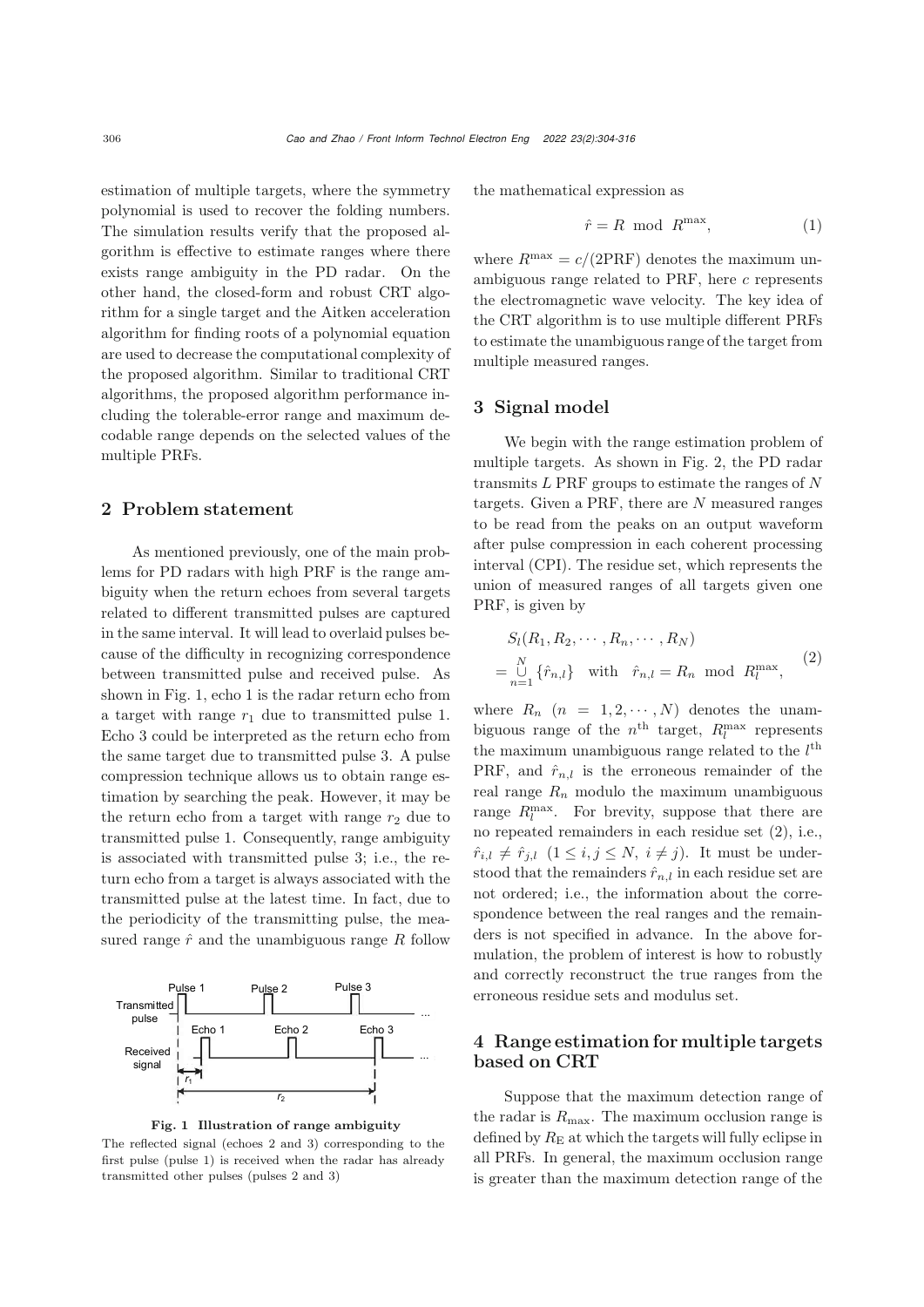

<span id="page-3-0"></span>Fig. 2 Signal model for range estimation for multiple targets when there exists range ambiguity

radar, i.e.,  $R_{\rm E} > R_{\rm max}$ . In the general framework for solving the ambiguity problem using the CRT, we are concerned mainly with the robustness and dynamic range. Here, the terminology "dynamic range" refers to the values of range for which the proposed algorithm functions, i.e., zero to the maximum decodeable range. The selection of the PRFs plays the decisive role for the performance of the CRT in robustness and dynamic range. The robustness is guaranteed by sharing the greatest common divisor M in the PRF combination. The folding numbers can be correctly recovered from the erroneous residues. In addition, the restriction on the PRF combination is that the value of PRFs divided by greatest common divisor is pairwise coprime. The dynamic range is proportional to the least common multiple of all the PRFs. Hence, more pairs of the PRF are required to obtain the maximum dynamic range. Of course, the range ambiguity problem can also be addressed using only two restricted PRFs. The corresponding occlusion repetition frequency is given by  $f_{\rm E} = c/(2R_{\rm E})$ . Hence, the staggered PRF should be selected according to the following principle:

$$
\text{PRF}_l = K_l f_{\text{E}}, \quad 1 \le l \le L, \ K_l \in \mathbb{Z}^+.
$$
 (3)

A transmitted pulse width  $\tau$  should be set so as to ensure the adequate energy in the waveform, and hence the adequate signal-to-noise ratio (SNR) and detection performance are necessary. According to Eq. (3), the maximum unambiguous range  $R_l^{\text{max}}$ 

related to  $PRF_l$  is given by

$$
R_l^{\max} = \frac{R_{\rm E}}{K_l}, \quad 1 \le l \le L. \tag{4}
$$

According to Eq.  $(4)$ , given one  $R_{\rm E}$ , the different maximum unambiguous range  $R_l^{\text{max}}$  can be derived by changing the value of  $K_l$ . We go back to the range estimation problem by the CRT algorithm. Assume that the modulus set  $R^{\text{max}} =$  $\{R_1^{\max}, R_2^{\max}, \cdots, R_L^{\max}\}$  has a greatest common divisor M and that the remaining factors  $\Gamma_l$  of the moduli divided by the greatest common divisor M are pairwise coprime; i.e.,  $\Gamma_i$  and  $\Gamma_j$  for  $1 \leq i, j \leq L$  $(i \neq j)$  are pairwise coprime.

According to [Wang WJ and Xia](#page-9-4) [\(2010](#page-9-4)), the remainders of error-free  $r_{n,l}$   $(1 \leq l \leq L)$  modulo GCD M are the same when all the range remainders  $r_{n,l}$   $(1 \leq l \leq L)$  are error-free, i.e.,  $r_n^c$  =  $r_{n,i} \mod M = r_{n,j} \mod M \ (1 \leq i,j \leq L, i \neq j)$ for the  $n<sup>th</sup>$  target. The estimation of common remainders  $r_n^c$   $(1 \le n \le N)$  for multiple targets is significant for the reconstruction of multiple target ranges. The common remainder  $r_n^c$  can be derived by  $r_n^c = R_n \text{ mod } M$ .

Once the common remainder is determined, the unambiguous range  $R_n$  can be reconstructed by

$$
R_n = q_n M + r_n^{\rm c}.\tag{5}
$$

Similar to the definition of residues of  $q_n$  =  $|R_n/M|$  in [Wang WJ and Xia](#page-9-4) [\(2010\)](#page-9-4), we can obtain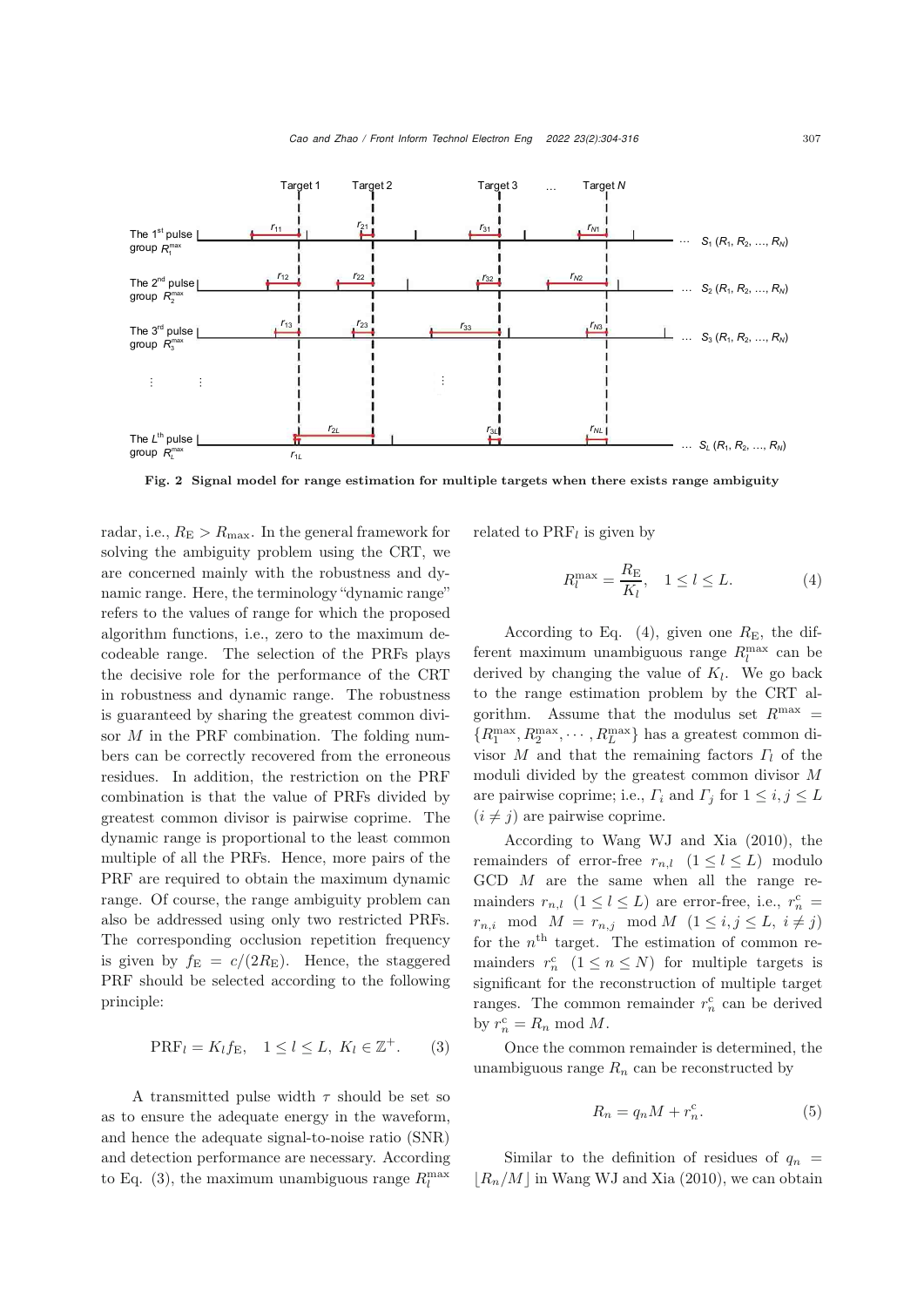the following important expression:

$$
\langle q_n \rangle_{\Gamma_l} = \left\langle \left( \frac{R_n}{M} \right) \right\rangle_{\Gamma_l} = \left\langle \frac{R_n - r_n^c}{M} \right\rangle_{\Gamma_l}
$$

$$
= \left\langle \frac{r_{n,l} - r_n^c}{M} \right\rangle_{\Gamma_l}, \tag{6}
$$

where  $\langle q_n \rangle_{\Gamma}$  denotes the residue of  $q_n$  modulo  $\Gamma_l$ . However, it becomes difficult to robustly reconstruct the unambiguous ranges  $R_n$   $(1 \leq n \leq N)$ when there is noise error in the remainders. To estimate the unambiguous ranges from the erroneous residue set  $S_l$   $(1 \leq l \leq L)$ , the common remainder  $r_n^{\text{c}}$   $(1 \leq n \leq N)$  should be first determined from the given residue sets. Intuitively, the determination procedure of common remainders from erroneous residue sets is not easy because the common remainders of the given remainder  $\hat{r}_{n,l}$  modulo the greatest common divisor  $M$  are relatively different and not the same as those when the residue sets are error-free. Let  $\tilde{r}_{n,k}^{\rm c} = \hat{r}_{n,k}$  mod M be estimated common remainders. It should be noted that repeated residues may exist in set  $S_l$ , i.e.,  $\hat{r}_{i,l} = \hat{r}_{j,l}$  for  $i \neq j$ . Arrange the estimated common remainder set  $A = \left\{ \tilde{r}_{n,l}^c | 1 \leq n \leq N, 1 \leq l \leq L \right\}$  in ascending order denoted by  $\{\gamma_1, \gamma_2, \cdots, \gamma_{\kappa}\}\$ , where  $\kappa \leq NL$ . The equality holds if there is no repeated remainder in set  $\Lambda$ . Before presenting the results, we give the definition of the cross remainder. For some  $R_n$   $(n = 1, 2, \cdots, N)$ , if there exists  $\gamma_{\xi}$  such that some but not all of the remainder errors  $\Delta r_{n,l}$   $(l = 1, 2, \cdots, L)$  satisfy  $\gamma_{\xi} + \Delta r_{n,l} < 0$  or  $\gamma_{\xi} + \Delta r_{i,j} \geq M$ , then  $\gamma_{\xi}$  is called the cross remainder. Here,  $\Delta r_{n,l} = r_{n,l} - \hat{r}_{n,l}$  is the error introduced correspondingly. The main obstacle to achieve robustness is from the cross remainder. Hence, we first give the following theorem to pave the way for verifying the existence of cross remainder:

**Theorem 1** Denote the error bound  $\delta = M/(4N)$ . There must exist a cross remainder  $\gamma_{\xi}$  with  $\xi \in$  $\{1, 2, \dots, \kappa\}$  in set  $\Lambda$  such that

$$
\gamma_{\langle \xi+1 \rangle_M} - \gamma_{\xi} + M \times \Delta \left( \xi = \kappa \right) > 2\delta,
$$

where  $\Delta(\xi = \kappa)$  is an indicator function with the mathematical form:

$$
\Delta(\xi = \kappa) = \begin{cases} 1, & \xi = \kappa ,\\ 0, & \text{otherwise,} \end{cases}
$$

and  $\langle \xi + 1 \rangle_M$  denotes the remainder of  $\xi + 1$  modulo M.

The proof of Theorem 1 is provided in Appendix A.

According to Theorem 1, the residue set  $\Lambda$  will be divided into two subcases:

(1) Case I,  $\xi = \kappa$ . Define

$$
\hat{r}_{n,l}^{\rm c} = \tilde{r}_{n,l}^{\rm c} (n = 1, 2, \cdots, N, l = 1, 2, \cdots, L).
$$

(2) Case II,  $\xi \neq \kappa$ .

We divide this case into two subcases to discuss.

(a) If  $\tilde{r}^{\mathrm{c}}_{n,l} \leq \gamma_{\xi},$  define

$$
\hat{r}_{n,l}^{\text{c}} = \tilde{r}_{n,l}^{\text{c}}.
$$

(b) Otherwise, define

$$
\hat{r}_{n,l}^{\mathrm{c}} = \tilde{r}_{n,l}^{\mathrm{c}} - M.
$$

We give a straightforward illustration for the operations based on Theorem 1. In case I as depicted in Fig. [3a](#page-4-0), there does not exist any cross residue since the distance between any pair of adjacent elements in set  $\{\gamma_1, \gamma_2, \cdots, \gamma_\kappa\}$  is less than  $\delta$ . In case II as depicted in Fig. [3b](#page-4-0), we deal with this case to avoid tedious classification by employing the above trick. For case II, set  $\{\gamma_1, \gamma_2, \cdots, \gamma_\kappa\}$  is divided into two subsets, i.e.,  $\{\gamma_1, \gamma_2, \cdots, \gamma_\xi\}$  and  $\{\gamma_{\xi+1}, \gamma_{\xi+2}, \cdots, \gamma_\kappa\}.$ After a shifting operation, the second subset turns to be  $\{\gamma_{\xi+1} - M, \gamma_{\xi+2} - M, \cdots, \gamma_{\kappa} - M\}$ , as illustrated in Fig. [3c](#page-4-0). It is noted that such operation changes only the relative position of the common residues while not affecting the estimation  $\langle R_n \rangle_M$   $(n = 1, 2, \dots, N)$ . Based on the above fact, we define

$$
\tilde{q}_{n,l} = \left\langle \left( \frac{\hat{r}_{n,l} - \hat{r}_{n,l}^{\text{c}}}{M} \right) \right\rangle_{\Gamma_l} = \left\langle \frac{\hat{r}_{n,l} - \hat{r}_{n,l}^{\text{c}}}{M} \right\rangle_{\Gamma_l} . \quad (7)
$$

For each  $\Gamma_l$  (1  $\leq l \leq L$ ), we have

$$
\left\langle \sum_{n=1}^{N} \tilde{q}_n \right\rangle_{\Gamma_l} = \left\langle \frac{\sum_{n=1}^{N} \left( \hat{r}_{n,l} - \hat{r}_{n,l}^c \right)}{M} \right\rangle_{\Gamma_l} . \tag{8}
$$

(a) 
$$
\frac{1}{0}
$$
  
\n(b) 
$$
\frac{1}{0 \quad \gamma_1 \gamma_2 ... \gamma_{k-1} \gamma_k}
$$
  
\n(c) 
$$
\frac{1}{-M}
$$
  
\n(d) 
$$
\frac{1}{0 \quad \gamma_1 \gamma_2 ... \gamma_{k-1}}
$$
  
\n(e) 
$$
\frac{1}{0 \quad \gamma_1 \gamma_2 ... \gamma_{k-1} \gamma_k}
$$
  
\n(f) 
$$
\frac{1}{0 \quad \gamma_1 \gamma_2 ... \gamma_{k-1} \gamma_k}
$$
  
\n(g) 
$$
\frac{1}{0 \quad \gamma_1 \gamma_2 ... \gamma_{k-1} \gamma_k}
$$
  
\n(h) 
$$
\frac{1}{0 \quad \gamma_1 \gamma_2 ... \gamma_{k-1} \gamma_k}
$$
  
\n(iii) 
$$
\frac{1}{0 \quad \gamma_1 \gamma_2 ... \gamma_{k-1} \gamma_k}
$$
  
\n(j) 
$$
\frac{1}{0 \quad \gamma_1 \gamma_2 ... \gamma_{k-1} \gamma_k}
$$

<span id="page-4-0"></span>Fig. 3 Illustration of the definition of  $\hat{r}_{n,l}^{\text{c}}$ : (a) small interval between common remainder; (b) big interval between common remainder; (c) negative-valued common remainder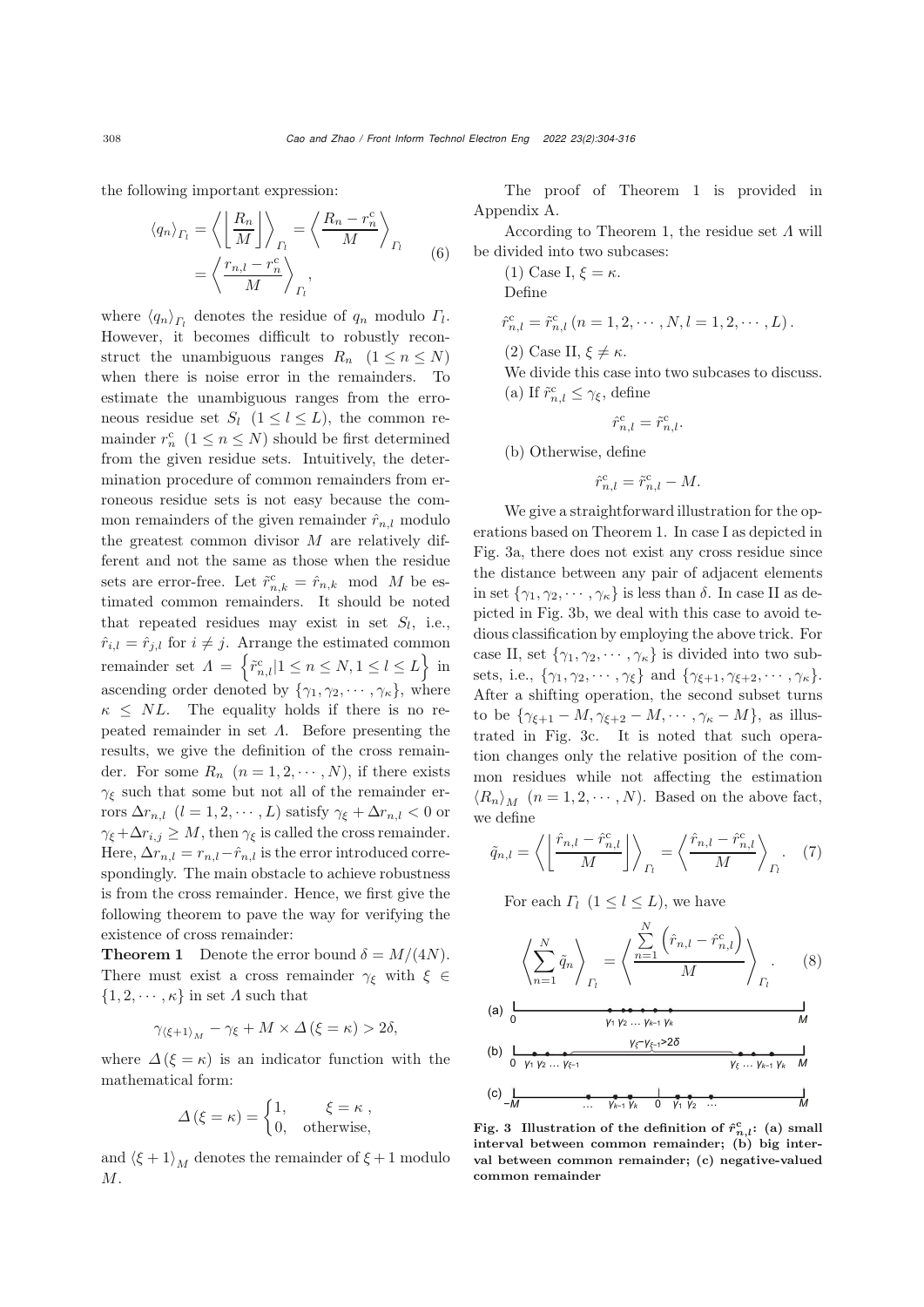It is explicitly shown from Eq. (8) that  $\sum_{i=1}^{N}$  $\sum_{n=1}^{\infty} \tilde{q}_n$ can be determined by the robust and closedform CRT algorithm without knowing the correspondence from the fact that the order of  $\hat{r}_{n,l}$  –  $\hat{r}_{n,l}^c$   $(n = 1, 2, \cdots, N)$  does not affect the summation result in Eq. (8).

Denote  $e_n = \tilde{q}_n - \bar{q}$   $(1 \leq n \leq N)$ , where  $\bar{q}$  =  $\sum^N$  $\sum_{n=1}^{N} \tilde{q}_n/N$ . For each  $\Gamma_l$ , the residue sets of  $e_n$  modulo  $\Gamma_l$  can be derived by

$$
\langle e_n \rangle_{\Gamma_l} = \alpha_{n,l} = \tilde{q}_{n,l} - \langle \bar{q} \rangle_{\Gamma_l}, \ 1 \le n \le N. \tag{9}
$$

It is implicitly hidden in Eq. (9) that the correspondence that target unambiguous range and the remainder  $\alpha_{n,l}$  have is not known. In this study, we make full use of the symmetry polynomial to reconstruct the unambiguous ranges in the case where the correspondence between the unambiguous range and the remainder is not known in advance.

**Theorem 2** Given an N-degree polynomial with the form

$$
P(x) = c_0 x^N - c_1 x^{N-1} + c_2 x^{N-2} + \dots + (-1)^n c_n x^{N-n} + \dots + c_N,
$$

where  $c_0 = 1$  if the coefficient set  $\{c_1, c_2, \dots, c_N\}$  of polynomial  $P(x)$  is constructed by

$$
\langle c_1 \rangle_{\Gamma_l} = \sum_{n=1}^N \alpha_{n,l},
$$

$$
\langle c_2 \rangle_{\Gamma_l} = \sum_{1 \le i_1 < i_2 \le N} \alpha_{i_1,l} \alpha_{i_2,l},
$$

$$
\vdots
$$

$$
\langle c_n \rangle_{\Gamma_l} = \sum_{1 \le i_1 < \dots < i_n \le N} \alpha_{i_1,l} \alpha_{i_2,l} \dotsm \alpha_{i_n,l},
$$

$$
\vdots
$$

$$
\langle c_N \rangle_{\Gamma_l} = \prod_{n=1}^N \alpha_{n,l},
$$

$$
(10)
$$

where  $\alpha_{n,l}$   $(n = 1, 2, \dots, N, l = 1, 2, \dots, L)$  can be calculated in advance according to Eq. (9), and the root of the polynomial equation  $P(x)=0$  is the set  $\{e_1, e_2, \cdots, e_N\}.$ 

The proof of Theorem 2 is provided in Appendix B.

It can be seen from Eq. (10) that  $\langle c_n \rangle_{\Gamma}$  can be derived by summing  $\alpha_{n,l}$  for  $n \ (1 \leq n \leq N)$  without knowing the correspondence due to the symmetry. It is noted that the above symmetry comes from the fact that the summation and product results in

Eq. (10) can be derived without needing to know the correspondence. That is to say, the order of  $\alpha_{n,l}$  does not affect the results of the summation and product in Eq. (10). Subsequently, the coefficients  $c_n$   $(n = 1, 2, \dots, N)$  can be determined by the CRT algorithm since remainders  $\langle c_n \rangle_{\Gamma_l}$  and the corresponding modulo  $\Gamma_l$  have been known after implementing the computation of Eq. (10). Then the number  $e_n$   $(1 \leq n \leq N)$  can be determined by solving the polynomial equation. After the above processes, the folding number  $\tilde{q}_n$   $(1 \leq n \leq N)$  can be calculated by  $\tilde{q}_n = e_n + \bar{q}$   $(1 \leq n \leq N)$ . Finally, we can estimate unambiguous ranges with the following form:

$$
\hat{R}_n = \tilde{q}_n M + \frac{1}{L} \sum_{l=1}^{L} \hat{r}_{n,l}^c, \quad n = 1, 2, \cdots, N. \quad (11)
$$

To summarize, Algorithm 1 gives the detailed process of the range estimation for multiple targets via pseudo code.

In Algorithm 1, the CRT algorithm is exploited twice to recover single integers from the erroneous residue set. It is vitally important for Algorithm 1 whether the above CRT algorithm can robustly and correctly recover unambiguous integer with low computational cost. In the following, we establish a closed-form and analytical solution to solve the above problem at low cost. Algorithm 2 shows the pseudo code for the closed-form and robust CRT algorithm.

In addition, we have to stress the fact that the product  $\tilde{q}_n M$  plays a key role to achieve robustness in the reconstruction of unambiguous range  $R_n$ ; i.e., the reconstruction of the unambiguous range depends mainly on the calculation of the folding number. Fortunately, the roots of the above polynomial equation are all integer. Hence, it allows us to find the roots of the polynomial equation via a numerical solution. In this study, an efficient method called Aitken acceleration is adopted to determine the folding numbers because of its faster convergence.

As is well known, the Aitken acceleration method is a feasible numerical solution method for finding the zero point of a polynomial equation based on an iterative function. Before presenting the numerical method, we first give the iterative function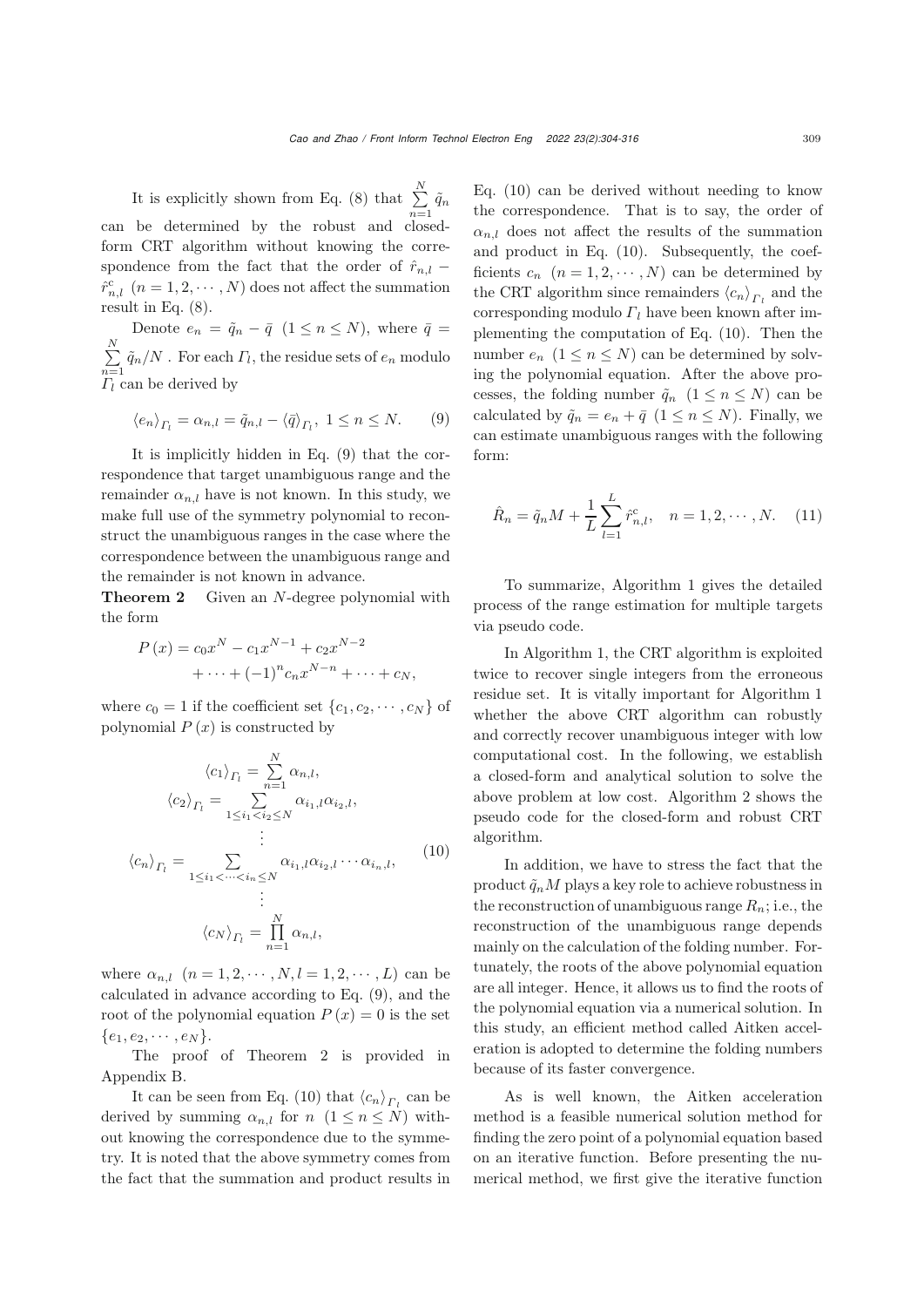Algorithm 1 Range estimation for symmetry polynomial aided robust CRT algorithm

**Input:** Residue set  $S_l(R_1, R_2, \dots, R_N) = \bigcup_{n=1}^N$  $\bigcup_{n=1}$  { $\hat{r}_{n,l}$ } for each PRF<sub>l</sub>, the maximum unambiguous range  $R_l^{\text{max}}$ , the greatest common divisor  $M$ , the number of targets  $N$ , and the number of staggered PRFs L **Output:** Range estimate  $\hat{R}_n$   $(n = 1, 2, \dots, N)$ 

- 1: Calculate  $\Gamma_l = \frac{R_l^{\text{max}}}{M}$  ( $1 \le l \le L$ ) and error bound  $\delta = \lceil \frac{M}{M} \rceil$ 4N 1
- 2: Calculate the common residue set  $\Lambda = \begin{cases} \tilde{\tau}^c & |1 \leq n \leq N, 1 \leq l \leq L \end{cases}$  by  $\tilde{\tau}^c = \langle \hat{\tau} \rangle$ .  $\tilde{r}_{n,l}^c | 1 \leq n \leq N, 1 \leq l \leq L$  by  $\tilde{r}_{n,l}^c = \langle \hat{r}_{n,l} \rangle_M$ . The common residue set  $A = \left\{ \tilde{r}_{n,l}^c | 1 \leq n \leq N, 1 \leq l \leq L \right\}$ turns out to be  $\Phi = {\gamma_1, \gamma_2, \cdots, \gamma_{\kappa}}$  by rearranging in ascending order
- 3: Obtain the difference set  $\Psi = {\varphi_1, \varphi_2, \cdots, \varphi_{\kappa-1}}$  with  $\varphi_i = \gamma_{i+1} - \gamma_i \ \ (1 \leq i \leq \kappa - 1).$  Then find the cross remainder  $\gamma_i\;\;(1\leq i\leq \kappa-1)$  according to  $\varphi_i>2\delta$
- 4: Calculate the set  $\left\{\hat{r}_{n,l}^c | n = 1, 2, \cdots, N, l = 1, 2, \cdots, L\right\}$  according to Theorem 1
- 5: Calculate successively  $\tilde{q}_{n,l}$  according to Eq. (7). Calculate  $\sum_{n=1}^{N} \tilde{q}_n$  according to Eq. (8) and recover  $\bar{q} = \sum_{n=1}^{N} \tilde{q}_n/N$
- 6: Calculate  $\bigcup^N$  $\bigcup_{n=1} \alpha_{n,l}$  and  $\langle \{c_1, c_2, \cdots, c_N\} \rangle_{\Gamma_l}$  for  $l \in$  $\{1, 2, \dots, L\}$  according to Eqs. (9) and (10), respectively
- 7: Reconstruct coefficients  $c_1, c_2, \cdots, c_N$  by Algorithm 2
- 8: Let  $c_0 = 1$  and construct polynomial equation  $P(x) =$  $\sum_{i=0}^{N} (-1)^{i} c_i x^{N-i} = 0$
- 9: Solve the equation  $P(x) = 0$  by Algorithm 3 and ob-<br>taip N rocks as  $\mathcal{L}_{\text{max}}$ . Subsequently, the fold tain  $N$  roots  $e_1, e_2, \cdots, e_N$ . Subsequently, the folding numbers  $\tilde{q}_1, \tilde{q}_2, \cdots, \tilde{q}_N$  can be derived according to  $\tilde{q}_n = e_n + \bar{q} \ \ (1 \leq n \leq N)$ , where the number of targets is known in advance
- 10: Calculate the unambiguous ranges  $\hat{R}_1, \hat{R}_2, \cdots, \hat{R}_N$  according to Eq. (11)

of the polynomial equation  $P(x)=0$ , i.e.,

$$
g(x) = \frac{c_N}{c_{N-1}} + \frac{1}{c_{N-1}} \sum_{n=0}^{N-2} c_n (-x)^{N-n}.
$$

#### 5 Numerical simulation

In this section, several simulations are performed to verify the efficacy of the proposed algorithm. Assume that the maximum occlusion range is set as  $R_{\rm E} = 450.45$  km. Both range blindness and range ambiguity arise because of the choice of PRFs. Thus, PRFs have to be carefully chosen to ensure target visibility in four PRFs. Suppose that all the measured ranges in the four PRFs are obtained ignoring range blindness due to eclipsing.

Algorithm 2 CRT algorithm for single target

**Input:** Erroneous residue set  $\{\hat{\nu}_1, \hat{\nu}_2, \dots, \hat{\nu}_L\}$ , the modulus set (the maximum unambiguous range) unambiguous  ${R_1^{\text{max}} , R_2^{\text{max}} , \cdots , R_L^{\text{max}}}$ , and the greatest common divisor divisor M

Output: Unambiguous integer Q

- 1: Calculate  $\Gamma_l = \frac{R_l^{\max}}{M}$  for  $1 \le l \le L$ 2: Calculate  $\hat{\vartheta}_{l,1}$  for  $2 \leq l \leq L$  according to  $\hat{\vartheta}_{l,1} = \left[\frac{\hat{\nu}_l - \hat{\nu}_1}{M}\right]$
- 3: Calculate the remainder of  $\hat{\vartheta}_{l,1}\bar{\varGamma}_{l,1}$  modulo  $\varGamma_l$ , i.e.,  $\hat{\zeta}_{l,1}$  =  $\left\{\hat{\vartheta}_{l,1}\bar{\varGamma}_l\right\}_{\Gamma_l}$  for  $2 \leq l \leq L$ , where  $\bar{\varGamma}_{i,1}$  denotes the modular multiplicative inverse of  $\Gamma_1$  modulo  $\Gamma_l$  (2  $\le l \le L$ )
- 4: Estimate the folding number  $\hat{n}_1 = \begin{pmatrix} L \\ \sum_{l=2}^{L} \zeta_l \end{pmatrix}$  $\hat{\zeta}_{l,1}\theta_{l,1}\frac{\gamma_1}{\varGamma_l}$  $\setminus$ ,  $\gamma_1$

where  $\gamma_1 = \prod_{l=2}^L \Gamma_l$  and  $\theta_{l,1}$  is the modular multiplicative inverse of  $\frac{\gamma_1}{\Gamma_l}$  modulo  $\Gamma_l$ 

5: Again estimate the other folding numbers  $\hat{n}_l = \frac{\hat{n}_1 \Gamma_1 - \hat{\vartheta}_{l,1}}{\Gamma_l}$ for  $2\leq l\leq L$  $\lambda$ 

6: Reconstruct 
$$
Q = \frac{1}{L} \left( \sum_{l=1}^{L} \hat{n}_l \Gamma_l + \hat{\nu}_l \right)
$$

7: if 
$$
Q > \prod_{l=1}^{L} \Gamma_l/2
$$
 then  
\n8:  $Q = Q - \prod_{l=1}^{L} \Gamma_l$   
\n9: else

```
10: Q = Q11: end if
```

```
12: Return Q
```
#### Algorithm 3 Aitken acceleration iteration

**Input:** Iterative function  $g(x)$  and precision  $\varepsilon$ Output: N roots of polynomial equation 1: loop 2:  $x_0 \leftarrow 1, 2, \cdots, 100$ <br>3: for  $k \leftarrow 1, 2, \cdots$  d 3: for  $k \leftarrow 1, 2, \cdots$  do<br>4: Iterate  $\tilde{x}_{k+1} = a$ 4: Iterate  $\tilde{x}_{k+1} = g(x_k), \ \bar{x}_{k+1} = g(\tilde{x}_{k+1})$ <br>5: Update  $x_{k+1} = \bar{x}_{k+1} - \frac{(\bar{x}_{k+1} - \tilde{x}_{k+1})^2}{2}$ 5: Update  $x_{k+1} = \bar{x}_{k+1} - \frac{(\bar{x}_{k+1} - \tilde{x}_{k+1})^2}{\bar{x}_{k+1} - 2\tilde{x}_{k+1} + x}$  $\frac{\bar{x}_{k+1}-2\tilde{x}_{k+1}+x_k}{\bar{x}_{k+1}+x_{k}}$ 6: **if**  $|x_{k+1} - x_k| \leq \varepsilon$  **then**<br>7: **break** 7: break 8: else 9: continue 10: end if 11: end for 12: end loop

Choose  $K_1 = 1287, K_2 = 1001, K_3 = 819, \text{ and}$  $K_4 = 693$ , and the corresponding maximum unambiguous ranges are  $R_1^{\text{max}} = 350 \text{ m}$ ,  $R_2^{\text{max}} = 450 \text{ m}$ ,  $R_3^{\text{max}} = 550 \text{ m}$ , and  $R_4^{\text{max}} = 650 \text{ m}$ . It is noted that the number and range (range cell) of the target can be obtained by finding the peak of the echo signal after pulse compression. Assume that the SNR is fixed at 22 dB and that the probability of false alarm rate is set as  $10^{-8}$ , i.e., SNR=22 dB and  $P_{fa} = 10^{-8}$ .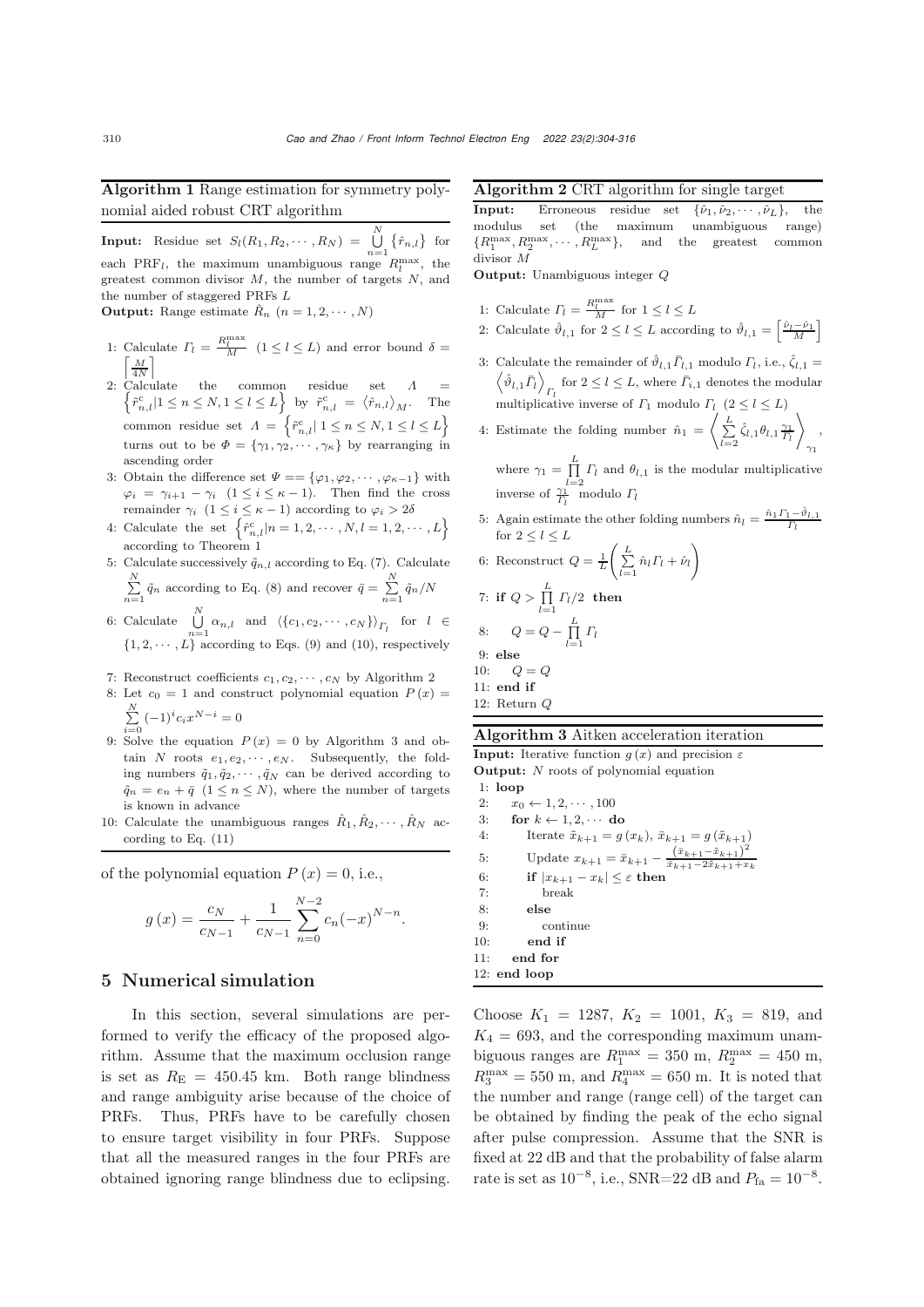As shown in Fig. 4, consider a set of multi-target trajectories on two-dimensional region  $[-10, 25]$  km× $[-40, 60]$  km. There are four targets entering and exiting the surveillance region at different time and each target travels from different initial positions. Clearly, the simulations are performed in a time-varying digital scenario. The optimal sub-pattern assignment (OSPA) metric with cut-off parameter  $c = 100$  m and order parameter  $p = 1$  is adopted to measure the difference between the true range set and the estimated range set for multiple time-varying targets.

It can be seen from Fig. [5](#page-7-0) that the true range in both  $X$  and  $Y$  directions of the target is larger than the maximum unambiguous range of PD radar. That will lead to range ambiguity. To solve the range problem, the proposed algorithm is used to estimate the range of the time-varying targets. Note





References to color refer to the online version of this figure Target 1 — Target 2 — Target 3 — Target 4 \* Estimated



<span id="page-7-0"></span>Fig. 5  $X$  (a) and Y (b) directions of range estimation using the proposed algorithm

that the estimated range using the proposed algorithm slightly deviates from the true range because of measurement noise, and the proposed algorithm achieves a satisfactory result in estimation precision over 40 Monte-Carlo trials. It is worth explaining the problem of range blindness using four PRFs in the simulation. On the assumption that the number of targets is known in advance, the proposed algorithm is feasible for up to two targets. Note that the proposed algorithm does not work when there exists range blindness due to the eclipsing given the PRFs used in this model.

To rigorously evaluate the performance of the proposed algorithm in the scenario with fixed SNR=22 dB, Fig. [6](#page-7-1) exhibits the distance and localization error between the real range and the estimated range. The OSPA error has larger fluctuation due to the different error in measured ranges in a single Monte-Carlo trial. We further give the measured ranges and the true range for the targets at 20 s. As seen in Table 1, the proposed algorithm is



<span id="page-7-1"></span>Fig. 6 OSPA distance (a) and location error (b) of range estimation of multiple targets

Table 1 Measured and estimated ranges in the  $X$  and Y directions of the targets at 20 s

|                  | o         |            |                |
|------------------|-----------|------------|----------------|
| Range            | $X$ (km)  | $Y$ (km)   | Target         |
| Measured range 1 | 0.1471    | 0.0698     | 1              |
|                  | 0.0871    | 0.2298     | 2              |
| Measured range 2 | 0.0461    | 0.0198     | 1              |
|                  | 0.4371    | 0.1297     | 2              |
| Measured range 3 | 0.1968    | 0.2199     | 1              |
|                  | 0.4373    | 0.3797     | $\overline{2}$ |
| Measured range 4 | 0.4964    | 0.5596     | 1              |
|                  | 0.4372    | 0.5797     | 2              |
| True range       | 6.7963    | $-23.8698$ | 1              |
|                  | $-0.4372$ | 16.3297    | 2              |
| Estimated range  | 6.7964    | $-23.8697$ | 1              |
|                  | $-0.4371$ | 16.3297    | 2              |
|                  |           |            |                |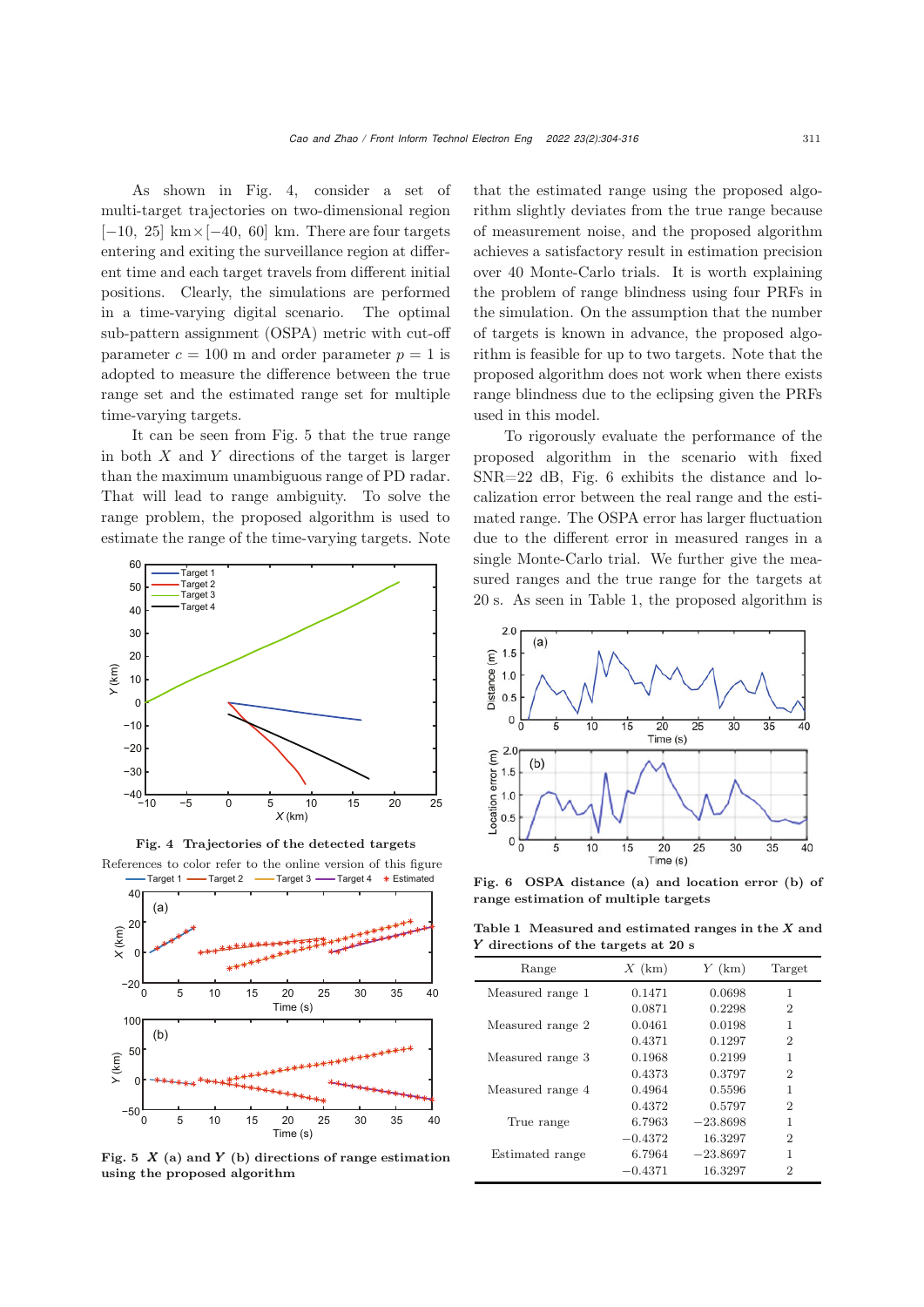able to reconstruct the unambiguous range from the erroneous measured ranges, where the visual ranges have deviated from the true value because of the noise. That is to say, the proposed algorithm is robust to the noise-induced range errors.

The next simulation is performed to verify the performance of the proposed algorithm for different SNRs. First, OSPA error is employed to measure the estimation accuracy for different SNRs. As shown in Fig. [7,](#page-8-0) the proposed algorithm can realize effective estimation of the target position in different SNRs. The higher the SNR is, the more precise position the proposed algorithm can achieve.

Second, the probability of target detection  $P_d$  is used to assess the performance of the proposed algorithm.  $P_d$  is defined as the probability of the trial statistic exceeding the detection threshold, where the estimated target position is within a certain distance cell of the actual value. As shown in Fig. [8,](#page-8-1) the detection probability can achieve 88% when the SNR is equivalent to 20 dB for  $P_{fa} = 10^{-5}$ . The pro-



Fig. 7 OSPA error of the proposed algorithm with different SNRs

<span id="page-8-0"></span>

<span id="page-8-1"></span>Fig. 8 Probability of target detection  $P_d$  with different probabilities of false alarm rate  $P_{fa}$ 

posed algorithm is effective in accuracy performance for range estimation of multiple targets when there exists range ambiguity.

Additionally, it is apparent from Fig. [9](#page-8-2) that the robust CRT algorithm aided Aitken acceleration is able to improve the computational complexity. At the same time, the real time can be guaranteed at low time cost with a quantum level of  $10^{-1}$  s for each trial.



<span id="page-8-2"></span>Fig. 9 Computational cost for two algorithms

### 6 Conclusions

This paper presents a symmetry polynomial aided CRT algorithm to estimate ranges of multiple targets in a PD radar where there exists range ambiguity. The proposed algorithm can correctly and robustly reconstruct the range of multiple targets without knowing the correspondence between the target and the remainder. Additionally, the closed-form and robust CRT algorithm for single target and the Aitken acceleration algorithm for finding roots of a polynomial equation are used to decrease the computational complexity of the proposed algorithm. The simulation results verify the efficacy of the proposed algorithm in reconstructing ranges for multiple targets on the assumption that all the measured ranges in the four PRFs are obtained ignoring range blindness due to eclipsing.

There are some shortcomings in our current work. First, in practical implementation, the proposed algorithm can be performed for three or more targets on the assumption that the number of targets is known in advance. Hence, the requirement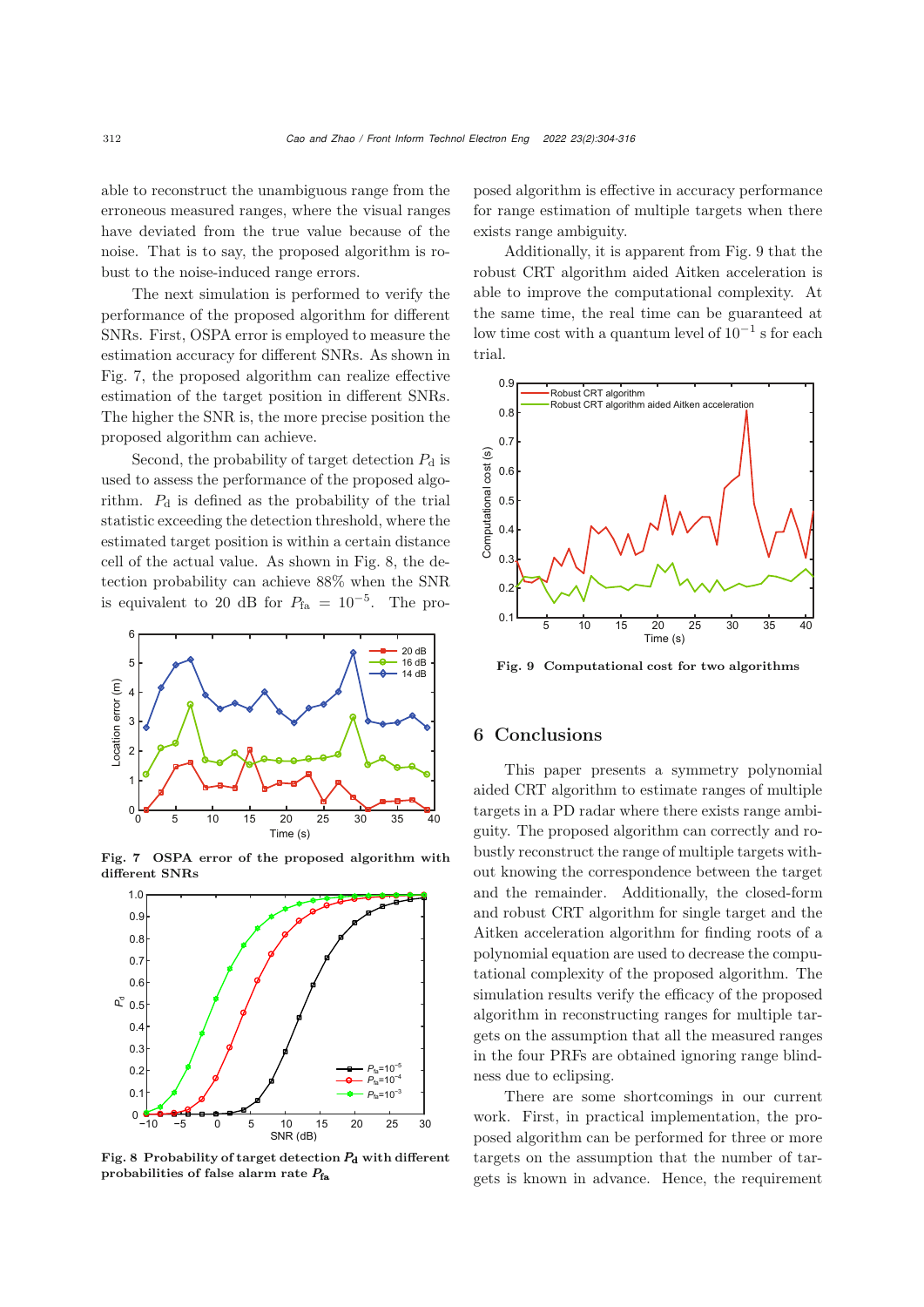to know in advance the number of targets detracts from a good and important method. Note that the range blindness has nothing to do with the number of targets since the range blindness occurs because of high eclipsing loss. Second, the proposed algorithm does not function if the returns from multiple targets (three or more) coincide. More importantly, the proposed algorithm may be invalid when the range blindness arises from eclipsing.

The dynamic range and error bound are two main performance indices for a robust CRT. On one hand, the measurement point information including Doppler, range, and bearing can provide important prior knowledge for target tracking (Zhou GT et al., 2014; Mertens et al., 2016; Tang et al., 2017; Xi et al., 2018; Zhang et al., 2019). Further study of the performance of the proposed algorithm may be the subject of the future work. On the other hand, the cross correlation of the ambiguous ranges of multitarget ghosting phenomenon is another venue for future work since it would happen with larger probability for the range reconstruction of the remote target.

#### Contributors

Chenghu CAO designed the research. Chenghu CAO and Yongbo ZHAO processed the data. Chenghu CAO drafted the paper. Yongbo ZHAO helped organize the paper. Chenghu CAO and Yongbo ZHAO revised and finalized the paper.

## Compliance with ethics guidelines

Chenghu CAO and Yongbo ZHAO declare that they have no conflict of interest.

#### References

- <span id="page-9-0"></span>Cao CH, Zhao YB, Pang XJ, et al., 2019. Method based on Chinese remainder theorem for range estimation of the target. *Syst Eng Electron*, 41(12):2717-2722 (in Chinese).
- https://doi.org/10.3969/j.issn.1001-506X.2019.12.08
- <span id="page-9-2"></span>Jin GD, Deng YK, Wang R, et al., 2019. Mitigating range ambiguities with advanced nonlinear frequency modulation waveform. *IEEE Geosci Remote Sens Lett*, 16(8):1230-1234.

https://doi.org/10.1109/LGRS.2019.2895111

- <span id="page-9-3"></span>Kinghorn AM, Williams NK, 1997. The decodability of multiple-PRF radar waveforms. Proc Radar Systems, p.544-547. https://doi.org/10.1049/cp:19971735
- <span id="page-9-8"></span>Lei W, Long T, Zeng T, et al., 1999. The resolution of range ambiguity in a medium pulse Doppler radar. *J Beijing*

*Inst Technol*, 19(3):357-360 (in Chinese). https://doi.org/10.3969/j.issn.1001-0645.1999.03.020

- <span id="page-9-1"></span>Levanon N, 2009. Mitigating range ambiguity in high PRF radar using inter-pulse binary coding. *IEEE Trans Aerosp Electron Syst*, 45(2):687-697. https://doi.org/10.1109/TAES.2009.5089550
- <span id="page-9-10"></span>Li XP, Xia XG, Wang WJ, et al., 2016. A robust generalized Chinese remainder theorem for two integers. *IEEE Trans Inform Theory*, 62(12):7491-7504. https://doi.org/10.1109/TIT.2016.2614322
- <span id="page-9-12"></span>Li XP, Cao YH, Yao BB, et al., 2018. Robust generalized Chinese-remainder-theorem-based DOA estimation for a coprime array. *IEEE Access*, 6:60361-60368. https://doi.org/10.1109/ACCESS.2018.2875402
- Li XP, Huang TZ, Liao QY, et al., 2019. Optimal estimates of two common remainders for a robust generalized Chinese remainder theorem. *IEEE Trans Signal Process*, 67(7):1824-1837. https://doi.org/10.1109/TSP.2019.2897945
- <span id="page-9-11"></span>Liao HY, Xia XG, 2007. A sharpened dynamic range of a generalized Chinese remainder theorem for multiple integers. *IEEE Trans Inform Theory*, 53(1):428-433. https://doi.org/10.1109/TIT.2006.887088
- <span id="page-9-5"></span>Liu ZY, 2012. Ambiguity resolution for PD radar with remainder theorem and one-dimensional set algorithm. *Mod Electron Technol*, 35(9):28-30 (in Chinese). https://doi.org/10.3969/j.issn.1004-373X.2012.09.010
- <span id="page-9-6"></span>Ma C, Wang D, Li YQ, 2012. The one-dimensional algorithm applied on resolving range ambiguity in high-speed target. *Guid Fuze*, 33(2):1-5 (in Chinese). https://doi.org/10.3969/j.issn.1671-0576.2012.02.001
- Mertens M, Ulmke M, Koch W, 2016. Ground target tracking with RCS estimation based on signal strength measurements. *IEEE Trans Aerosp Electron Syst*, 52(1):205- 220. https://doi.org/10.1109/TAES.2015.140866
- <span id="page-9-9"></span>Silva B, Fraidenraich G, 2018. Performance analysis of the classic and robust Chinese remainder theorems in pulsed Doppler radars. *IEEE Trans Signal Process*, 66(18): 4898-4903. https://doi.org/10.1109/TSP.2018.2863667
- Tang X, Tharmarasa R, McDonald M, et al., 2017. Multiple detection-aided low-observable track initialization using ML-PDA. *IEEE Trans Aerosp Electron Syst*, 53(2):722- 735. https://doi.org/10.1109/TAES.2017.2664598
- <span id="page-9-7"></span>Wang CH, Xu JW, Liao GS, et al., 2017. A range ambiguity resolution approach for high-resolution and wide-swath SAR imaging using frequency diverse array. *IEEE J Sel Top Signal Process*, 11(2):336-346. https://doi.org/10.1109/JSTSP.2016.2605064
- Wang W, Li XP, Xia XG, et al., 2015. The largest dynamic range of a generalized Chinese remainder theorem for two integers. *IEEE Signal Process Lett*, 22(2):254-258. https://doi.org/10.1109/LSP.2014.2322200
- <span id="page-9-4"></span>Wang WJ, Xia XG, 2010. A closed-form robust Chinese remainder theorem and its performance analysis. *IEEE Trans Signal Process*, 58(11):5655-5666. https://doi.org/10.1109/TSP.2010.2066974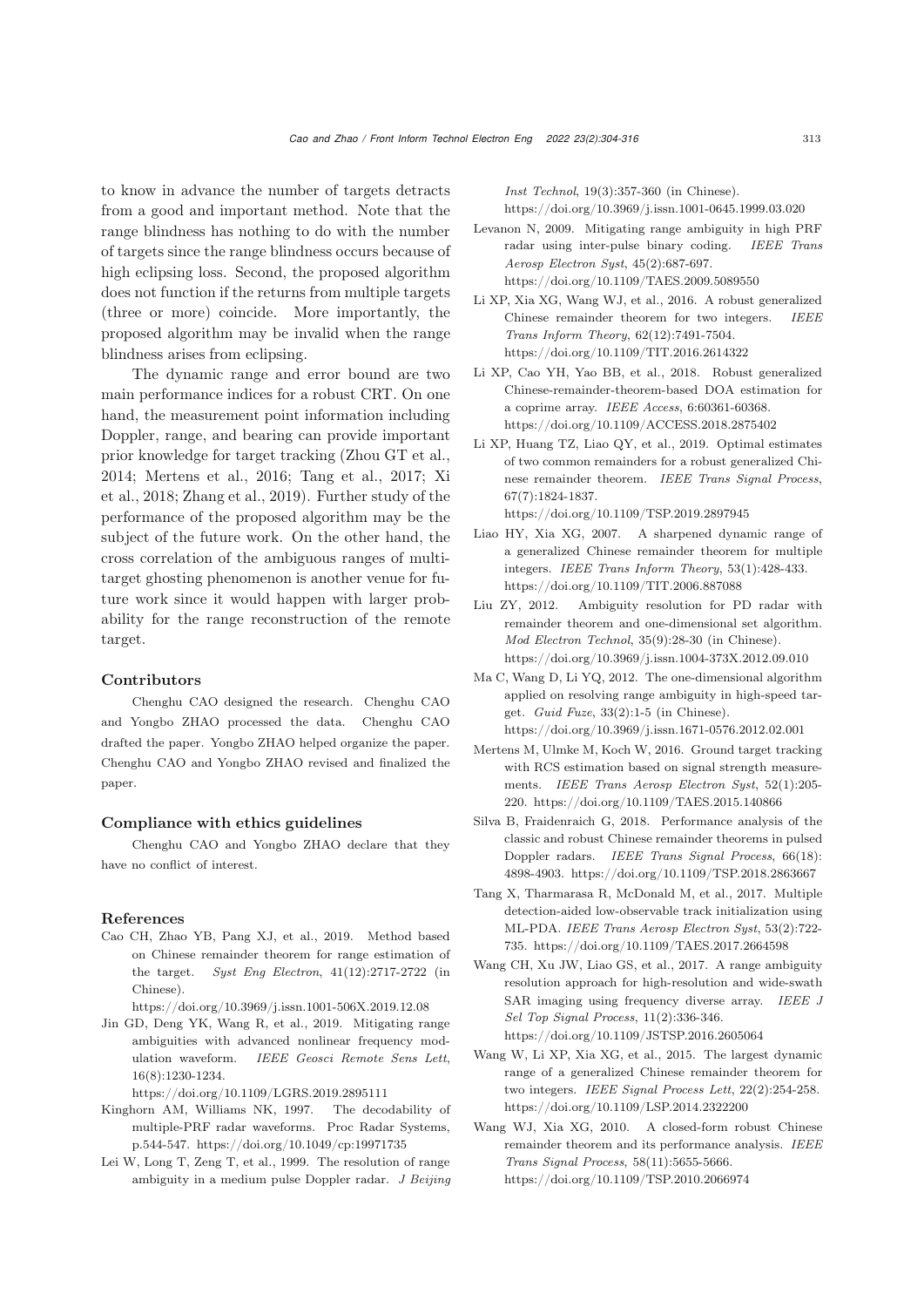<span id="page-10-9"></span>Wang WJ, Li XP, Wang W, et al., 2015. Maximum likelihood estimation based robust Chinese remainder theorem for real numbers and its fast algorithm. *IEEE Trans Signal Process*, 63(13):3317-3331.

https://doi.org/10.1109/TSP.2015.2413378

- <span id="page-10-2"></span>Wang WQ, 2013. Mitigating range ambiguities in high-PRF SAR with OFDM waveform diversity. *IEEE Geosci Remote Sens Lett*, 10(1):101-105. https://doi.org/10.1109/LGRS.2012.2193870
- Xi YH, Zhang XD, Li ZW, et al., 2018. Double-ended travelling-wave fault location based on residual analysis using an adaptive EKF. *IET Signal Process*, 12(8):1000- 1008. https://doi.org/10.1049/iet-spr.2017.0486
- <span id="page-10-7"></span>Xia XG, 1999. On estimation of multiple frequencies in undersampled complex valued waveforms. *IEEE Trans Signal Process*, 47(12):3417-3419. https://doi.org/10.1109/78.806088
- <span id="page-10-8"></span>Xia XG, 2000. An efficient frequency-determination algorithm from multiple undersampled waveforms. *IEEE Signal Process Lett*, 7(2):34-37. https://doi.org/10.1109/97.817380
- <span id="page-10-10"></span>Xiao HS, Xia GQ, 2017. Notes on CRT-based robust frequency estimation. *Signal Process*, 133:13-17. https://doi.org/10.1016/j.sigpro.2016.10.013
- <span id="page-10-5"></span>Xiao HS, Xiao GQ, 2019. On solving ambiguity resolution with robust Chinese remainder theorem for multiple numbers. *IEEE Trans Veh Technol*, 68(5):5179-5184. https://doi.org/10.1109/TVT.2019.2905240
- <span id="page-10-11"></span>Xiao L, Xia XG, 2014. A generalized Chinese remainder theorem for two integers. *IEEE Signal Process Lett*,  $21(1):55-59.$

https://doi.org/10.1109/LSP.2013.2289326

- <span id="page-10-6"></span>Xiao L, Xia XG, 2015. A new robust Chinese remainder theorem with improved performance in frequency estimation from undersampled waveforms. *Signal Process*, 117:242- 246. https://doi.org/10.1016/j.sigpro.2015.05.017
- Xiao L, Xia XG, 2018a. Frequency determination from truly sub-Nyquist samplers based on robust Chinese remainder theorem. *Signal Process*, 150:248-258. https://doi.org/10.1016/j.sigpro.2018.04.022
- <span id="page-10-12"></span>Xiao L, Xia XG, 2018b. Robust polynomial reconstruction via Chinese remainder theorem in the presence of small degree residue errors. *IEEE Trans Circ Syst II*, 65(11):1778-1782.

https://doi.org/10.1109/TCSII.2017.2756343

<span id="page-10-13"></span>Xiao L, Xia XG, Wang WJ, 2014. Multi-stage robust Chinese remainder theorem. *IEEE Trans Signal Process*, 62(18):4772-4785.

https://doi.org/10.1109/TSP.2014.2339798

- <span id="page-10-14"></span>Xiao L, Xia XG, Huo HY, 2015. New conditions on achieving the maximal possible dynamic range for a generalized Chinese remainder theorem of multiple integers. *IEEE Trans Signal Process Lett*, 22(12):2199-2203. https://doi.org/10.1109/LSP.2015.2469537
- <span id="page-10-4"></span>Xiao L, Xia XG, Huo HY, 2017. Towards robustness in residue number systems. *IEEE Trans Signal Process*, 65(6):1497-1510. https://doi.org/10.1109/TSP.2016.2641398
- <span id="page-10-0"></span>Xu JW, Zhang YH, Liao GS, et al., 2020. Resolving range ambiguity via multiple-input multiple-output radar with element-pulse coding. *IEEE Trans Signal Process*, 68:2770-2783. https://doi.org/10.1109/TSP.2020.2988371
- Zhang Y, Mu HL, Jiang YC, et al., 2019. Moving target tracking based on improved GMPHD filter in circular SAR system. *IEEE Geosci Remote Sens Lett*, 16(4):559-563.

https://doi.org/10.1109/LGRS.2018.2878467

- <span id="page-10-3"></span>Zhao QC, Zhang Y, Wang R, et al., 2019. Estimation and removal of strong range ambiguities in multistatic synthetic aperture radar with multiple elevation beams. *IEEE Geosci Remote Sens Lett*, 16(3):407-411. https://doi.org/10.1109/LGRS.2018.2875434
- Zhou GJ, Pelletier M, Kirubarajan T, et al., 2014. Statically fused converted position and Doppler measurement Kalman filters. *IEEE Trans Aerosp Electron Syst*, 50(1):300-318.

https://doi.org/10.1109/TAES.2013.120256

<span id="page-10-1"></span>Zhou R, Gao MG, Han YQ, 2002. Resolving ambiguity of multiple targets using residues' difference look-up table. *J Beijing Inst Technol*, 22(2):221-224 (in Chinese). https://doi.org/10.3969/j.issn.1001-0645.2002.02.023

# Appendix A: Proof of Theorem 1

To further present our proof, we first define the following two metrics:

For any two common remainders, we have

$$
D_i = r^{\rm c}_{\langle i+1\rangle_\kappa} - r^{\rm c}_i + M \times \varDelta \left(i = \kappa\right),
$$

and for any two integers, we have

$$
d_M(X,Y) = \min_{k \in \mathbb{Z}} |X - Y + kM|.
$$

Assume that there exists an index  $j_0$  satisfying  $D_{j_0} > 4\delta$ . There must exist  $\xi \in \{1, 2, \cdots, \kappa\}$  such that  $d_M(\gamma_{\xi}, r_{j_0}^c) \leq \delta$  and  $d_M(\gamma_{\langle \xi+1 \rangle_{\kappa}}, r_{\langle j_0+1 \rangle_N}^c) \leq$ δ. Considering the form of indicator function, we discuss the existence problem from the following two cases:

(1) Case I

When  $j_0 \neq N$ , i.e.,  $D_{j_0} = r_{j_0+1}^{\text{c}} - r_{j_0}^{\text{c}} > 4\delta$ , we have two subcases:

(a)  $\xi \neq \kappa$ . In this subcase,  $\gamma_{\langle \xi+1 \rangle_{\kappa}} - \gamma_{\xi} = \gamma_{\xi+1} - \gamma_{\xi}$  $\gamma_{\xi} \geq (r_{j_0+1}^{\rm c} - \delta) - (r_{j_0}^{\rm c} + \delta) > 2\delta.$ 

(b)  $\xi = \kappa$ , i.e.,  $\gamma_1 \geq r_{j_0+1}^c - \delta$ . In this subcase,  $\gamma_1 - \gamma_\kappa + M \ge \gamma_1 \ge r_{j_0+1}^{\mathsf{c}} - \delta \ge r_{j_0}^{\mathsf{c}} + 4\delta - \delta > 2\delta.$ (2) Case II

When  $j_0 = N$ , i.e.,  $D_{j_0} = r_1^c - r_N^c + M > 4\delta$ , we also have two subcases: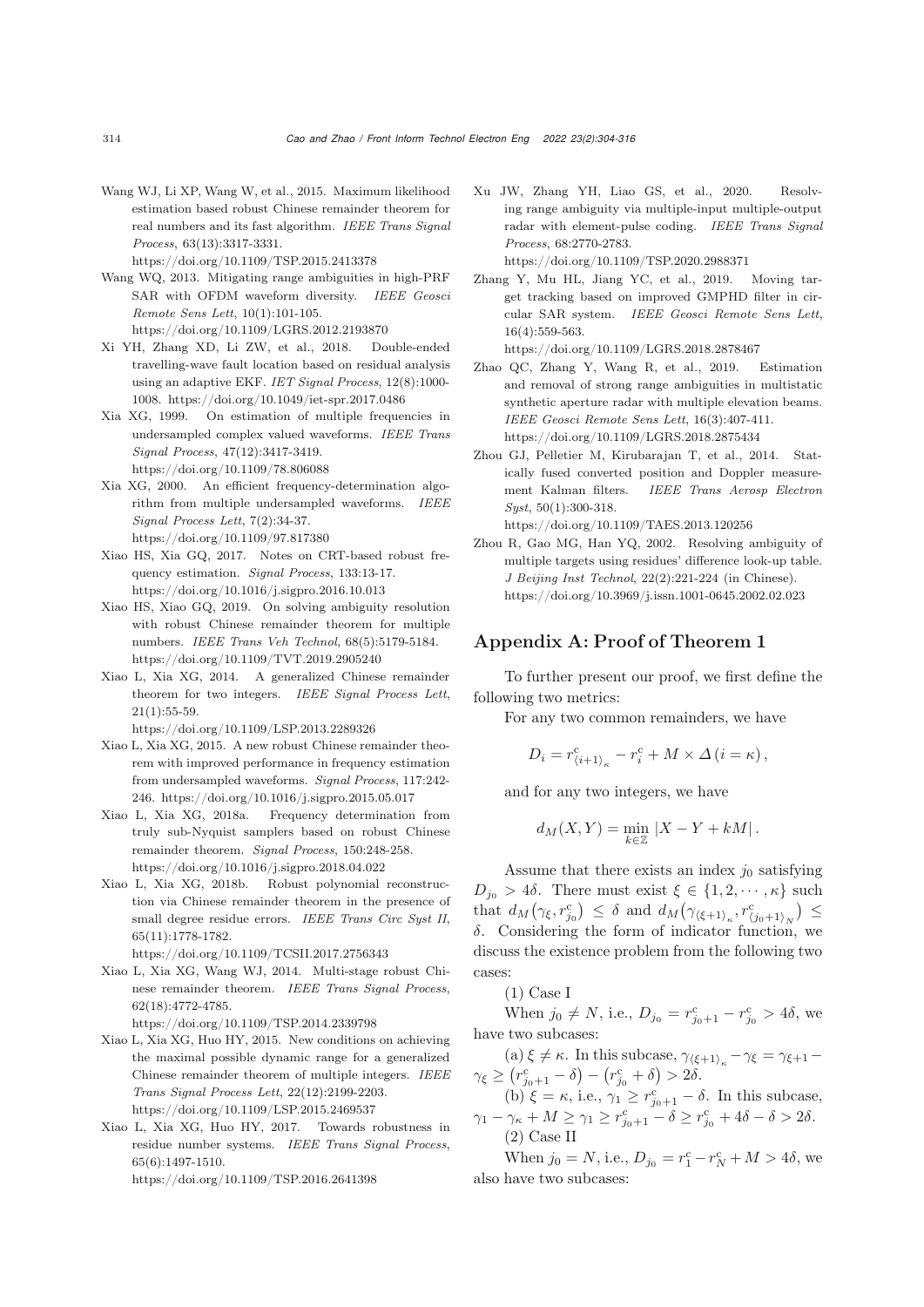(a)  $\xi \neq \kappa$ , i.e.,  $r_N^c \geq M - \delta$  and  $\gamma_{\xi}$  +  $(M - r_N^{\rm c}) \leq \delta$ . In this subcase,  $\gamma_{\xi+1} - \gamma_{\xi} \geq$  $r_1^{\rm c} - \delta - (r_N^{\rm c} + \delta - M) > 2\delta.$ 

(b)  $\xi = \kappa$ . In this subcase,  $\gamma_1 - \gamma_{\xi} + M \geq$  $r_1^{\rm c} - \delta - (r_N^{\rm c} + \delta) + M > 2\delta.$ 

Theorem 1 has been proved.

## Appendix B: Proof of Theorem 2

According to Eqs. (9) and (10), we can obtain the simultaneous congruence (B1):

$$
\langle c_1 \rangle_{\Gamma_l} = \sum_{n=1}^N \alpha_{n,l} = \sum_{n=1}^N \langle e_n \rangle_{\Gamma_l} = \left\langle \sum_{n=1}^N e_n \right\rangle_{\Gamma_l},
$$
  
\n
$$
\langle c_2 \rangle_{\Gamma_l} = \sum_{1 \le i_1 < i_2 \le N} \alpha_{i_1, l} \alpha_{i_2, l}
$$
  
\n
$$
= \sum_{1 \le i_1 < i_2 \le N} \langle e_{i_1} \rangle_{\Gamma_l} \langle e_{i_2} \rangle_{\Gamma_l}
$$
  
\n
$$
= \left\langle \sum_{1 \le i_1 < i_2 \le N} e_{i_1} e_{i_2} \right\rangle_{\Gamma_l},
$$
  
\n
$$
\vdots
$$
  
\n
$$
\langle c_n \rangle_{\Gamma_l} = \sum_{1 \le i_1 < \dots < i_n \le N} \alpha_{i_1, l} \alpha_{i_2, l} \cdots \alpha_{i_n, l}
$$
  
\n
$$
= \left\langle \sum_{1 \le i_1 < \dots < i_n \le N} e_{i_1} e_{i_2} \cdots e_{i_n} \right\rangle_{\Gamma_l},
$$
  
\n
$$
\vdots
$$
  
\n
$$
\langle c_N \rangle_{\Gamma_l} = \prod_{n=1}^N \alpha_{n,l} = \left\langle \prod_{n=1}^N e_n \right\rangle_{\Gamma_l}.
$$
  
\n(B1)

Since  $c_i, e_i < \min_{1 \leq l \leq L} \Gamma_l$  for each i, we further obtain the following conclusion:

$$
c_1 = \sum_{n=1}^{N} e_n,
$$
  
\n
$$
c_2 = \sum_{1 \le i_1 < i_2 \le N}^{n=1} e_{i_1} e_{i_2},
$$
  
\n
$$
\vdots
$$
  
\n
$$
c_n = \sum_{1 \le i_1 < \dots < i_n \le N} e_{i_1} e_{i_2} \dots e_{i_n},
$$
  
\n
$$
\vdots
$$
  
\n
$$
c_N = \prod_{n=1}^{N} e_n.
$$
\n(B2)

According to the formal generalized Viete theorem, we can know that the set  $\{e_1, e_2, \cdots, e_N\}$  is the root of polynomial equation constructed by coefficient set  $\{c_1, c_2, \cdots, c_N\}$ .

Theorem 2 has been proved.

# Appendix C: Robustness proof of the proposed algorithm

The estimated range reconstructed via the proposed algorithm is given by

$$
\hat{R}_n = \tilde{q}_n M + \frac{1}{L} \sum_{l=1}^L \hat{r}_{n,l}^{\text{c}}.
$$

The deviation between the true range  $R_n$  and the estimated one  $\hat{R}_n$  is given by

$$
\left|R_n - \hat{R}_n\right| = \left|(q_n - \tilde{q}_n) M + \left(\tilde{r}_{nl}^c - r_n^c\right)\right|,
$$

where  $\overset{\sim}{r}{}_n^{\rm c}$  denotes the average of the common residue  $\hat{r}^c_{nl}$  for all  $l$   $(l = 1, 2, \cdots, L)$ .

Based on the fact that the cross remainder  $\gamma_{\xi}$  ( $\xi = 1, 2, \cdots, \kappa$ ) must be within  $[M - \delta, M]$  or  $[0,\delta], \;\; \text{there} \;\; \text{have} \;\; \text{to} \;\; \text{exist} \;\; \tilde{r}_{n\theta_1}^{\text{c}} \;\; \in \;\; [\gamma_{\xi+1},\gamma_{\kappa}] \;\; \text{and}$  $\tilde{r}^c_{n\theta_2} \in [\gamma_1, \gamma_\kappa],$  where  $\theta_1, \theta_2 \in \{1, 2, \cdots, L\}.$  Then

$$
\frac{\tilde{r}_{n\theta_1} - \tilde{r}_{n\theta_1}^c}{M} = \left\langle \frac{R_n - kM\Gamma_{\theta_1} - r_n^c}{M} \right\rangle_{\Gamma_{\theta_1}}
$$

$$
= \left\langle \frac{R_n - r_n^c}{M} - k\Gamma_{\theta_1} \right\rangle_{\Gamma_{\theta_1}}
$$

$$
= \left\langle \left\lfloor \frac{R_n}{M} \right\rfloor \right\rangle_{\Gamma_{\theta_1}}.
$$

Since  $\tilde{r}_{n\theta_1}^{\text{c}} \in [\gamma_{\xi+1}, \gamma_{\kappa}], M - 2\delta \leq r_n^{\text{c}} + \Delta r_{n\theta_1}$ M. Then

$$
\tilde{q}_{n\theta_1} = \left\langle \frac{\tilde{r}_{n\theta_1} - (\tilde{r}_{n\theta_1}^c - M)}{M} \right\rangle_{\Gamma_{\theta_1}} = \left\langle \left\lfloor \frac{R_n}{M} \right\rfloor + 1 \right\rangle_{\Gamma_{\theta_1}}.
$$

Similarly, we can obtain

$$
\tilde{q}_{n\theta_2} = \left\langle \frac{\tilde{r}_{n\theta_2} - (r_n^c + \Delta r_{n\theta_2} - M)}{M} \right\rangle_{\Gamma_{\theta_2}}
$$
\n
$$
= \left\langle \left( \frac{R_n}{M} \right) + 1 \right\rangle_{\Gamma_{\theta_2}}.
$$

Therefore,  $\tilde{q}_n = \left\langle \left\lfloor \frac{R_n}{M} \right\rfloor + 1 \right\rangle_{\Gamma_l}$  for  $n =$  $1, 2, \cdots, N$ . That is to say,  $0 < |q_n - \tilde{q}_n| < 1$  always holds for  $n = 1, 2, \cdots, N$ .